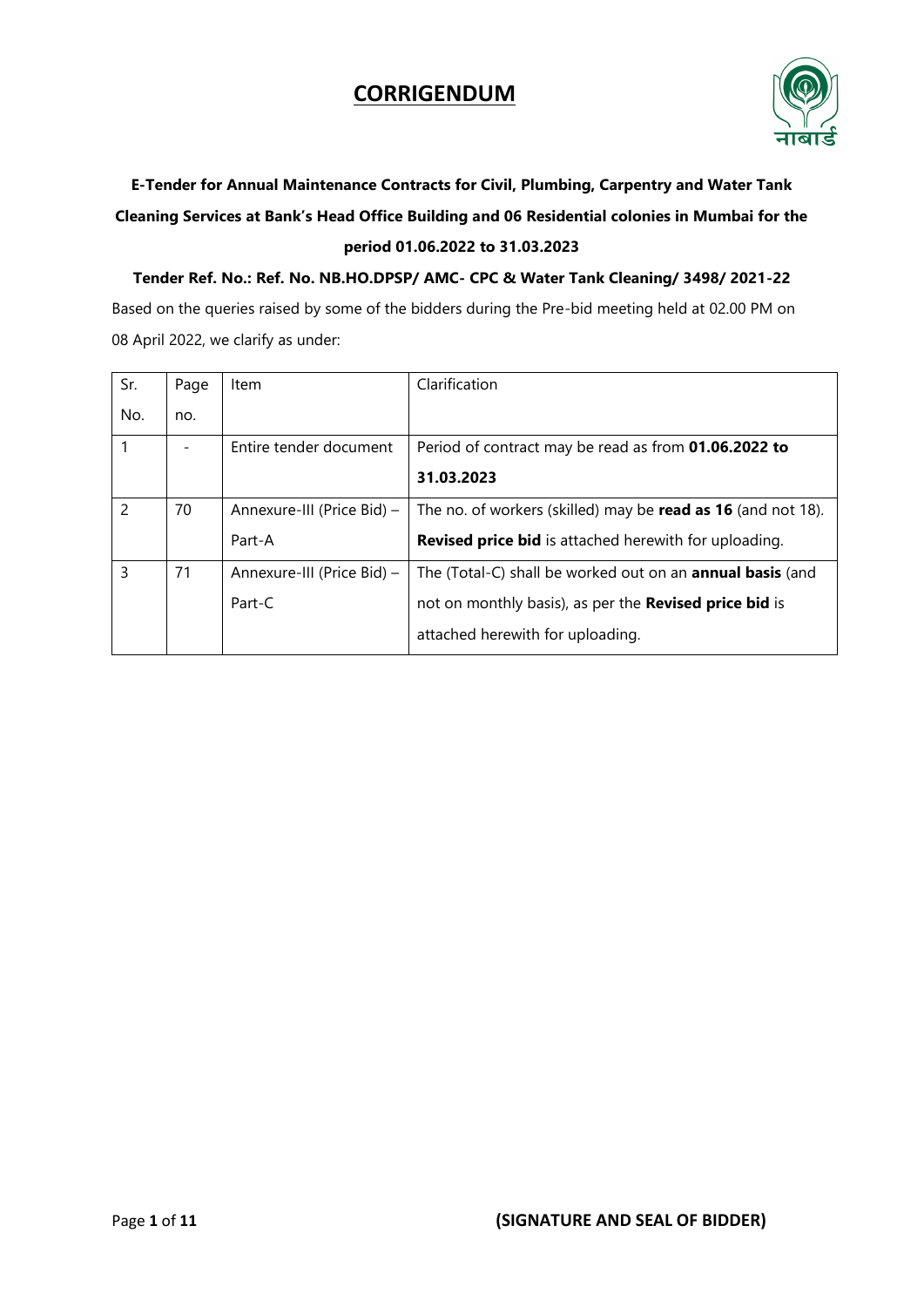#### **REVISED PRICE BID - Annexure III**



#### **Annual Maintenance Contract for**

### **Civil, Plumbing, Water Tank Cleaning and Carpentry services / Maintenance 2022-23**

#### **BILL OF QUANTITIES -1**

| Part-A |                                                                                                     |                              |                        |              |                      |               |
|--------|-----------------------------------------------------------------------------------------------------|------------------------------|------------------------|--------------|----------------------|---------------|
|        | <b>Category</b>                                                                                     |                              | <b>Skilled</b>         |              |                      |               |
| S.No   | <b>Description</b>                                                                                  | <b>Basis</b>                 | No.<br>of<br>workers   | Rate<br>(Rs) | <b>Total</b><br>(Rs) | <b>Amount</b> |
| 1.     | Total of Basic + VDA for a month<br>(26 X minimum wages per day)                                    | Please note Sr<br>No.3 below | 16                     |              |                      |               |
| 2.     | <b>EPF</b><br>(The<br>contributions<br>are<br>payable on maximum wage<br>ceiling of Rs. 15000/-)    | 13%                          | 16                     |              |                      |               |
| 3.     | (The<br>contributions<br><b>ESI</b><br>are<br>payable on maximum<br>wage<br>ceiling of Rs. 21000/-) | 3.25%                        | 16                     |              |                      |               |
| 4.     | Bonus (shall be paid on re-<br>imbursement basis)                                                   | 8.33%                        | 16                     |              |                      |               |
| 5.     | <b>Total</b>                                                                                        | S.No. 1 to<br>S.No. 4        | 16                     |              |                      |               |
| 6.     | Total wages per year -- B                                                                           | 12 X S.No.5                  | 16                     |              |                      |               |
| Part-B |                                                                                                     |                              |                        |              |                      |               |
|        | <b>Category</b>                                                                                     |                              | <b>Unskilled</b>       |              |                      |               |
| S.No   | <b>Description</b>                                                                                  | <b>Basis</b>                 | No.<br>of I<br>workers | Rate<br>(Rs) | <b>Total</b><br>(Rs) | <b>Amount</b> |
| 1.     | Total of Basic + VDA for a month<br>(26 X minimum wages per day)                                    | Please note Sr<br>No.3 below | 10                     |              |                      |               |
| 2.     | <b>EPF</b><br>contributions<br>(The<br>are<br>payable on maximum<br>wage<br>ceiling of Rs. 15000/-) | 13%                          | 10                     |              |                      |               |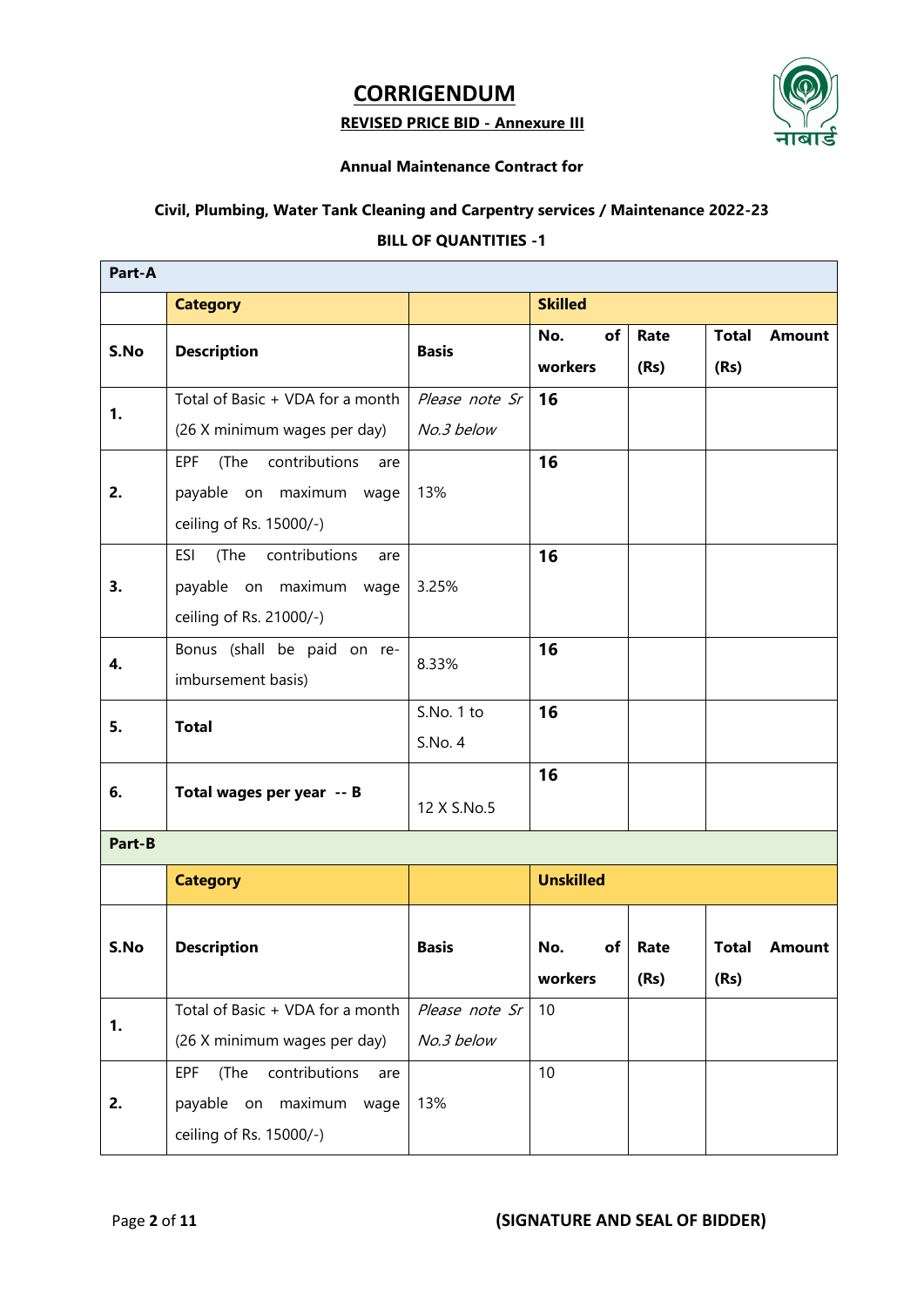

|                |                                                    |            |                     | 7191.5               |
|----------------|----------------------------------------------------|------------|---------------------|----------------------|
|                | contributions<br><b>ESI</b><br>(The<br>are         |            | 10                  |                      |
| 3.             | payable on maximum<br>wage                         | 3.25%      |                     |                      |
|                | ceiling of Rs. 21000/-)                            |            |                     |                      |
|                | Bonus(shall be paid on re-                         |            | 10                  |                      |
| 4.             | imbursement basis)                                 | 8.33%      |                     |                      |
|                |                                                    | S.No. 1 to | 10                  |                      |
| 5.             | <b>Total</b>                                       | S.No. 4    |                     |                      |
|                |                                                    | 12X S.No.5 | 10                  |                      |
|                |                                                    |            |                     |                      |
| 6.             | Total wages per year -D                            |            |                     |                      |
|                |                                                    |            |                     |                      |
| Part - C       |                                                    |            |                     |                      |
|                | <b>Description</b>                                 |            | <b>Basis for</b>    | <b>Amount quoted</b> |
|                |                                                    |            | quotation           | (Rs)                 |
|                |                                                    |            |                     |                      |
| $\mathbf{1}$ . | <b>Service Charges -</b>                           |            |                     |                      |
|                |                                                    |            |                     |                      |
|                | NB:<br>It should be inclusive of Management &      |            | Percentage (%) rate |                      |
|                | Supervisory charges including Contractor's Profit, |            | to be quoted over   |                      |
|                | materials/ manure required on monthly basis &      |            | minimum wages at    |                      |
|                | tools and machinery as per requirement, Uniform    |            | S.No.1 of           |                      |
|                | for labourers, all overheads, etc. should be       |            | $(Part A + Part B)$ |                      |
|                | provided by the contractor as per Scope of Works   |            |                     | [S.No.1 of Part      |
|                | specified in technical bid.                        |            | ------%             | $A + Sr$ No 1 of     |
|                |                                                    |            |                     | Part B] $x$ 12 $x$   |
|                |                                                    |            |                     | %rate                |
|                | <b>TOTAL - C (PER ANNUM)</b>                       |            |                     |                      |
| a              | Total (Part $A + Part B + Part C$ )                |            |                     |                      |
| b              | GST @ 18% on (a) above                             |            |                     |                      |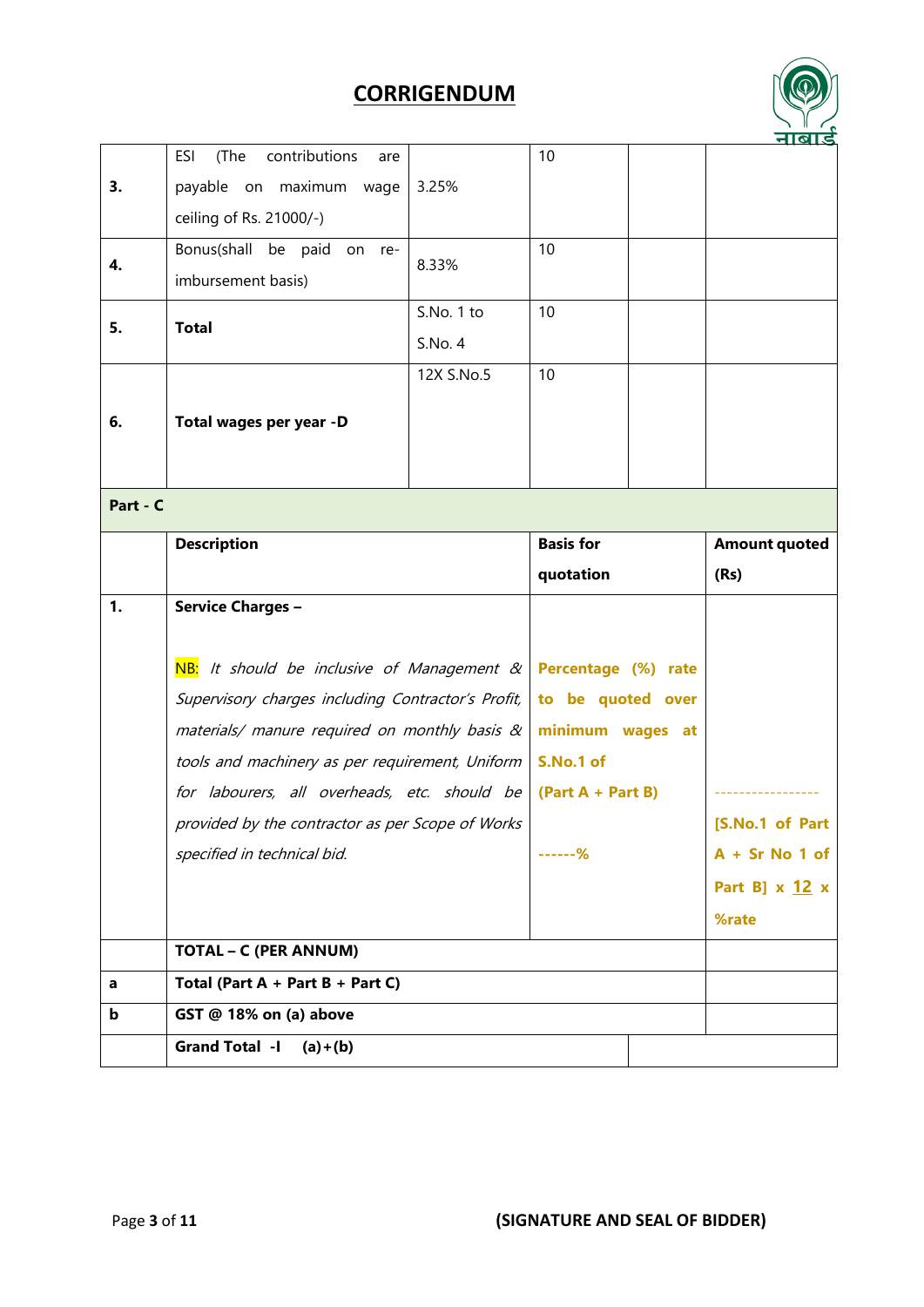

#### **II. Water tank Cleaning at HO & 06 residential colonies**

All capacities in Litres are approximate. Bidders are advised to visit the sites before quoting the rates as the tanks are of different sizes at different locations. The approximate sizes and capacities are given in BoQ.

| SN | <b>Description of items with Specifications.</b>                 | Qty | <b>Rate</b> | <b>Amount</b> |
|----|------------------------------------------------------------------|-----|-------------|---------------|
|    | Work to be executed as detailed below:-                          |     |             |               |
|    | Dewatering the tank with submersible pump or with suitable       |     |             |               |
|    | arrangements, de-silting and removing of left over dirty         |     |             |               |
|    | water up to 100 to 150 mm in the bottom, & bottom clean          |     |             |               |
|    | complete removal of water of the tank and sludge with            |     |             |               |
|    | special sludge pump, cleaning of walls and ceiling with          |     |             |               |
|    | special mechanized high pressure jet machines by rotary jet      |     |             |               |
|    | system at 100-150 Bar pressure (150 Kg /sq cm) which             |     |             |               |
|    | dislodges the layer of dirt, algae, fungus stuck on its surface  |     |             |               |
|    | usage of scrubbing machines for old stains and cleaning          |     |             |               |
|    | chemicals if required, floor of the dirty tank should be         |     |             |               |
|    | thoroughly cleaned up by jet cleaner to accumulate all dirt,     |     |             |               |
|    | the remaining sludge should than be removed by sludge            |     |             |               |
|    | pumps, the dirt silt and other foreign material should further   |     |             |               |
|    | be removed by Industrial Vaccum Cleaners, with Sludge            |     |             |               |
|    | Sucker should be a part of the High Pressure System which        |     |             |               |
|    | sucks sludge and throws the same out of Tank, this must          |     |             |               |
|    | handle solid particles as well to make the floor totally dirt    |     |             |               |
|    | free, application/spraying of Anti-Bacterial chemicals (NON      |     |             |               |
|    | TOXIC, BIO DEGRADABLE, ECO FRIENDLY) to ensure total             |     |             |               |
|    | sterilization of tank from the inside. Inside of the tank should |     |             |               |
|    | be treated with specially developed ultraviolet Radiator to kill |     |             |               |
|    | further floating bacteria/virus in order to make the tank        |     |             |               |
|    | totally clean, bacteria free and safe for storage of drinking    |     |             |               |
|    | water. All the above operations should be executed by            |     |             |               |
|    | trained workers and technicians, properly dressed along with     |     |             |               |
|    | gum boots, to work as per the direction of Engineer in charge.   |     |             |               |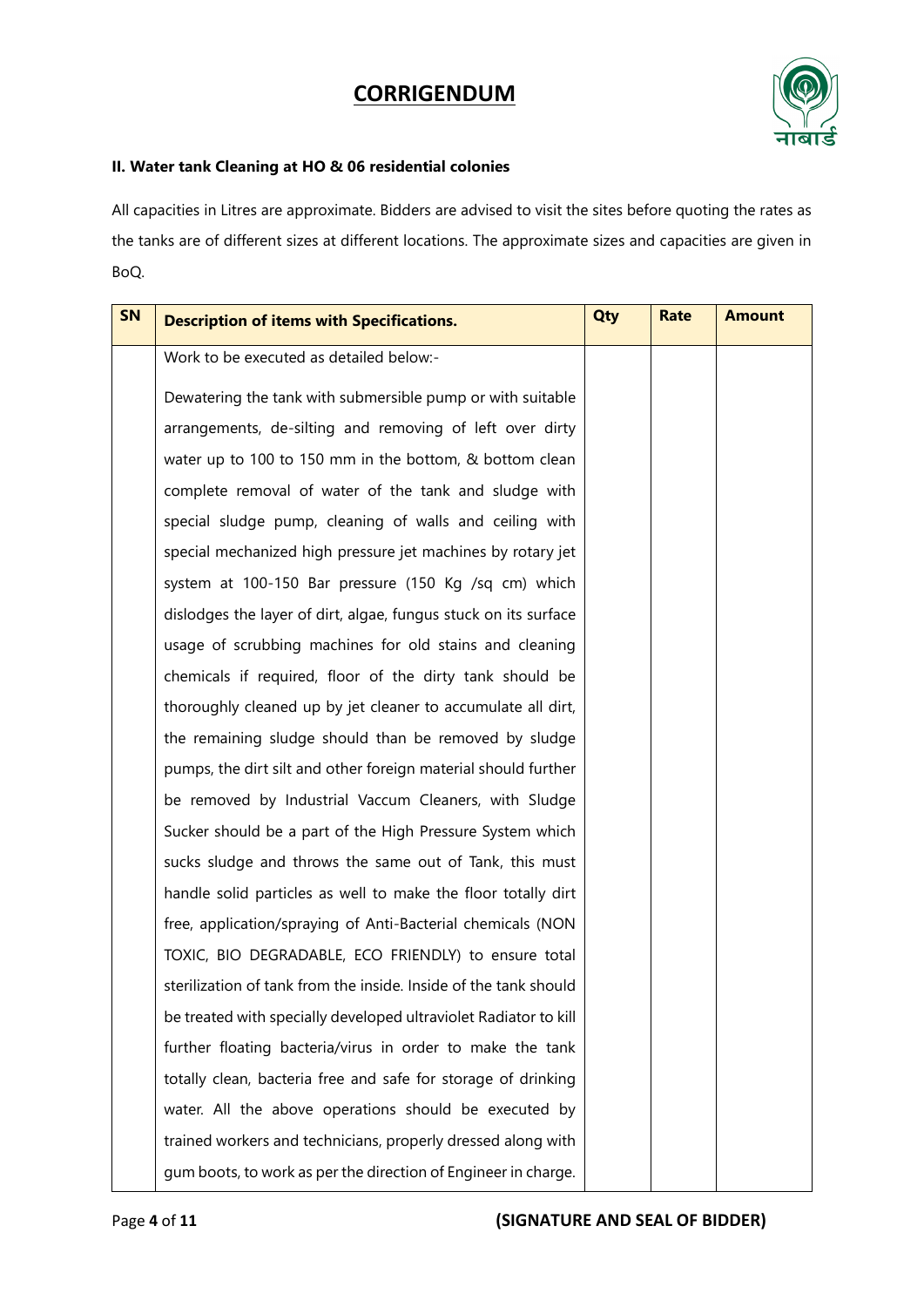| ౚ |  |
|---|--|

| <b>SN</b> |                                                                | Qty | <b>Rate</b> | <u>नाबा</u> .<br><b>Amount</b> |
|-----------|----------------------------------------------------------------|-----|-------------|--------------------------------|
|           | <b>Description of items with Specifications.</b>               |     |             |                                |
|           | All safety Gadgets like Safety Belts, Special Safety Ladder,   |     |             |                                |
|           | Helmets, Heavy Duty Gum Boots, Electric Safety Gloves and      |     |             |                                |
|           | Special Working Gloves, Safety Goggles, Masks, Aprons, etc.    |     |             |                                |
|           | for complete security and safe operations be used by           |     |             |                                |
|           | Cleaning<br>equipment<br>operators.<br>Storage<br>and<br>like  |     |             |                                |
|           | Scrubbers/Wipers, Storage drums, Sludge Collectors and         |     |             |                                |
|           | Cisterns, etc. must be integral part of system. (Rate includes |     |             |                                |
|           | cost of writing date of cleaning with paint after removing the |     |             |                                |
|           | old date by painting all complete)                             |     |             |                                |
| A)        | <b>For NABARD Head Office building, BKC</b>                    |     |             |                                |
| a         | U.G. Sump/tank - 02 Nos.                                       | 02  |             | Rate $x$ 2 $x$ 4               |
|           | (i) 8.69 M x 8 M (3 M deep)                                    |     |             |                                |
|           | (i) 8.69 M x 8 M (3 M deep)                                    |     |             |                                |
|           | Total approx. capacity: 4.17 Lakh Ltr.                         |     |             |                                |
| b         | O.H. Tanks (Domestic) - 07 Nos.                                | 07  |             | Rate x 7 x 4                   |
|           | 5.5 M x 4.6 M (2.5 M deep)                                     |     |             |                                |
|           | Total approx. capacity: 4.43 Lakh Ltr.                         |     |             |                                |
|           | <b>SUBTOTAL - A</b>                                            |     |             |                                |
| B)        | <b>For NABARD House, BKC</b>                                   |     |             |                                |
| a         | U.G. Sump/tank - 01 Nos.                                       | 01  |             | Rate $x$ 1 $x$ 4               |
|           | (9.70 M x 3.60) (2.77 M deep)                                  |     |             |                                |
|           | Total approx. capacity: 0.96 Lakh Ltr.                         |     |             |                                |
| b         | O.H. Tanks (Domestic) - 03 Nos. with inner partition wall      | 01  |             | Rate $x$ 1 $x$ 4               |
|           | (6.25 M x 5.12 M) (2.77 M deep)                                |     |             |                                |
|           | Total approx. capacity: 0.88 Lakh Ltr.                         |     |             |                                |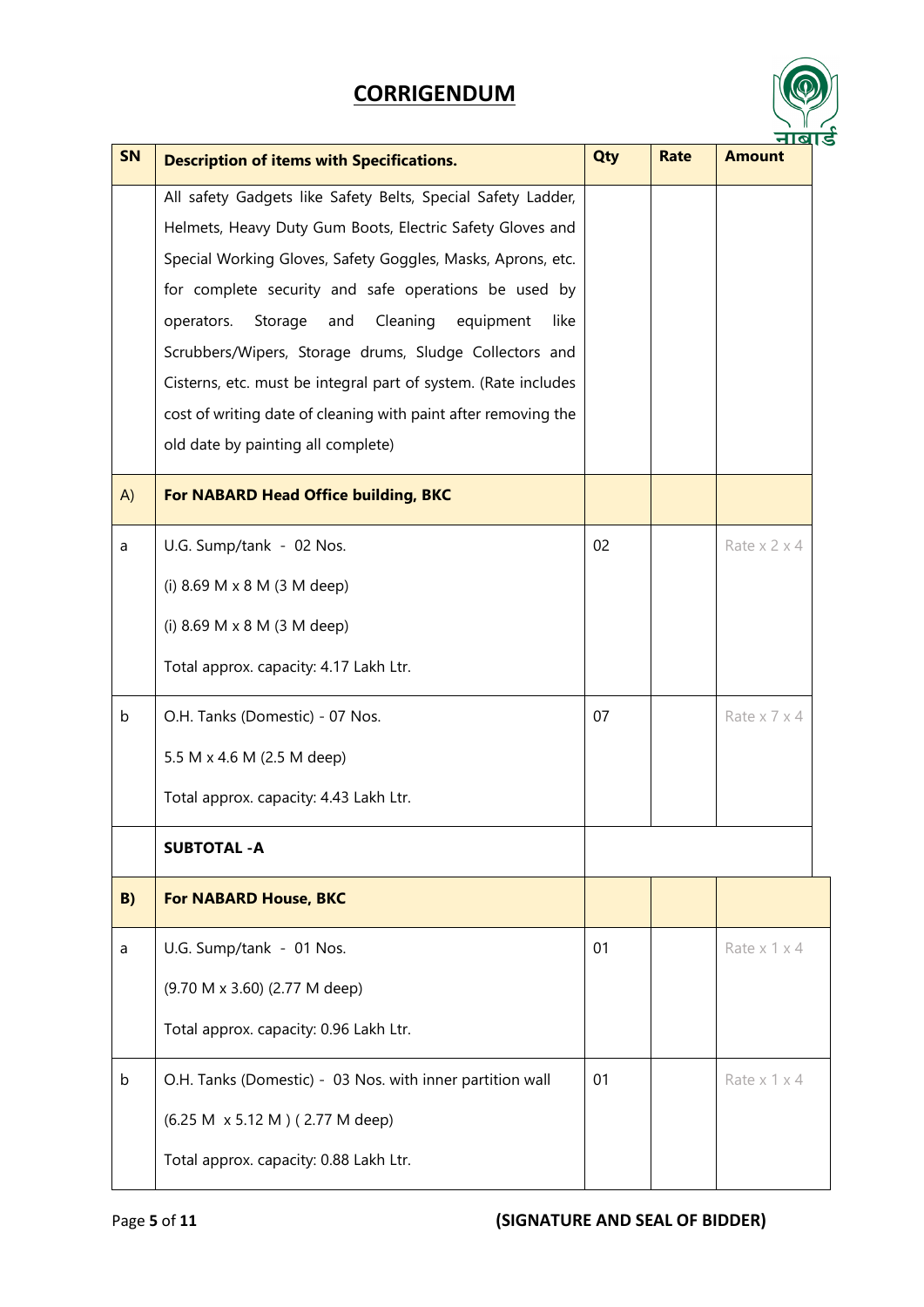

| <b>SN</b> | <b>Description of items with Specifications.</b>                                  | Qty | <b>Rate</b> | <u>नाब</u> ।ड<br><b>Amount</b> |
|-----------|-----------------------------------------------------------------------------------|-----|-------------|--------------------------------|
|           | <b>SUBTOTAL-B</b>                                                                 |     |             |                                |
| C)        | For NABARD Nagar, Kandivali                                                       |     |             |                                |
| a         | U.G. Sump/tank - 08 Nos. with chambers (Details given<br>below)                   | 8   |             | Rate $x 8 x 4$                 |
|           | A Block (3 Nos):                                                                  |     |             |                                |
|           | A1/A2: 7.9 M x 4.06 M (two chambers)                                              |     |             |                                |
|           | A3/A4: 7.9 M x 4.06 M (two chambers)                                              |     |             |                                |
|           | A5/A6/A7: 11.78 M x 4.06 M (three - 03 chambers)                                  |     |             |                                |
|           | All tanks avg. depth: 2.15 M                                                      |     |             |                                |
|           | <b>B Block (1 No):</b>                                                            |     |             |                                |
|           | Single tank with 04 separate chambers. Overall size: 7.48 M x<br>6.43 M           |     |             |                                |
|           | Depth: 2.25 M                                                                     |     |             |                                |
|           | C Block (4 Nos):                                                                  |     |             |                                |
|           | (1) C1/C2: Single tank with 2 separate chambers. Overall size:<br>7.31 M x 3.75 M |     |             |                                |
|           | (2) C3/C4: Single tank with 2 separate chambers. Overall size:<br>7.31 M x 3.75 M |     |             |                                |
|           | (3) C5/C6: Single tank with 2 separate chambers. Overall size:<br>7.31 M x 3.75 M |     |             |                                |
|           | (4) C7/C8: Single tank with 2 separate chambers. Overall size:<br>7.31 M x 3.75 M |     |             |                                |
|           | All tanks avg. depth: 1.9 M                                                       |     |             |                                |
|           | Total approx. capacity: 5.66 Lakh Ltr.                                            |     |             |                                |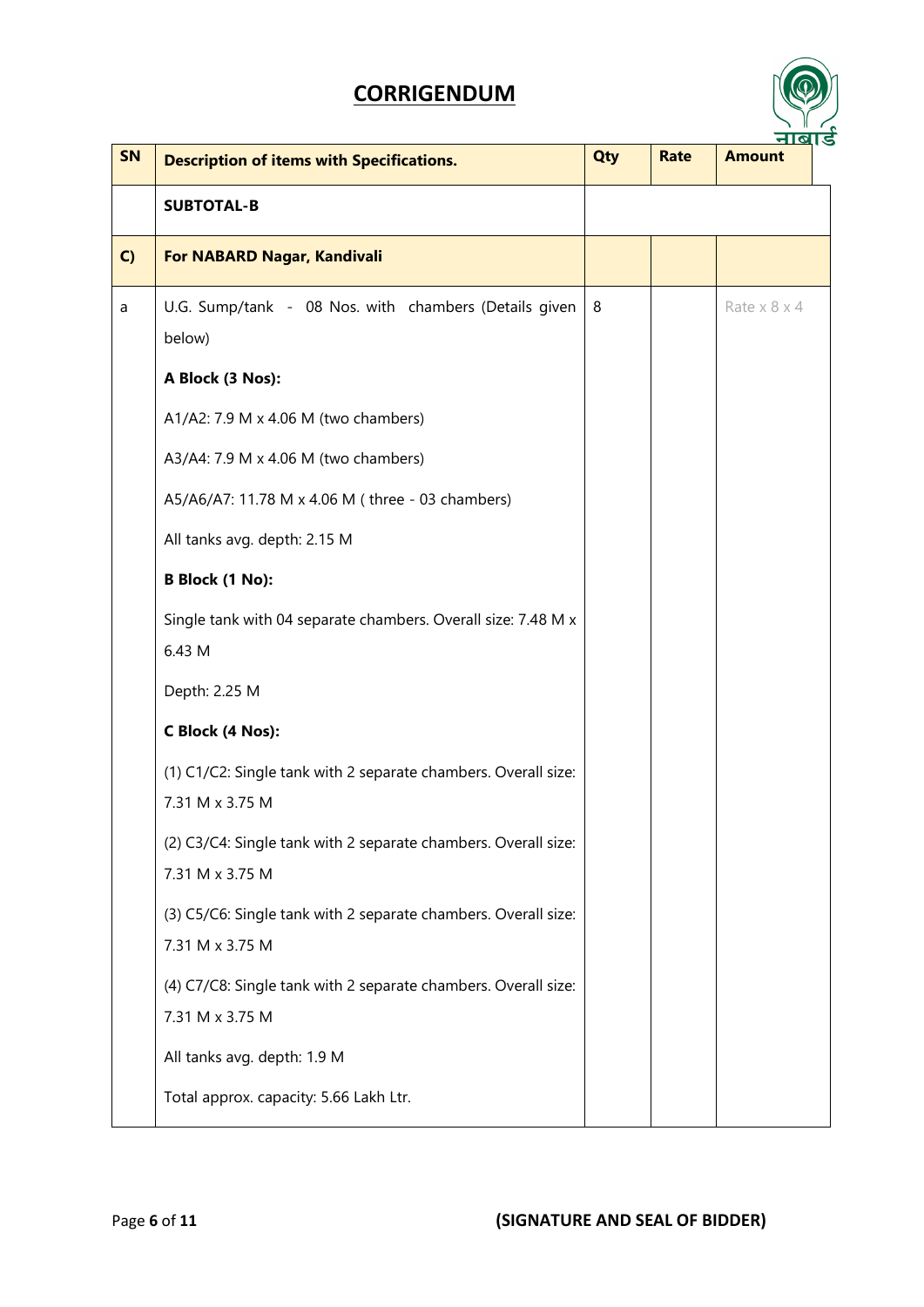

| SN          | <b>Description of items with Specifications.</b>                                   | Qty | <b>Rate</b> | <u>नाब</u> ।ड<br><b>Amount</b> |
|-------------|------------------------------------------------------------------------------------|-----|-------------|--------------------------------|
| $\mathsf b$ | O.H. Tanks (Domestic) - 19 Nos. with two or more chambers<br>(Details given below) | 19  |             | Rate x 19 x 4                  |
|             | (i) A1 to A7 Block: 07 Nos (two chambers each $-$ BMC &<br>Flushing).              |     |             |                                |
|             | Each Tank overall size: 26 ft x 7'9" ft                                            |     |             |                                |
|             | (BMC tank: 5200 Gals & flushing tank: 3150 Gals)                                   |     |             |                                |
|             | (ii) <b>B Block: 04 Nos</b> . (two chambers each).                                 |     |             |                                |
|             | Each Tank overall size: 22 ft x 12 ft                                              |     |             |                                |
|             | (BMC tank: 4620 Gals & flushing tank: 2800 Gals)                                   |     |             |                                |
|             | (iii) C Block: 08 Nos. (two chambers each).                                        |     |             |                                |
|             | Each Tank overall size: 22 ft x 11 ft                                              |     |             |                                |
|             | (BMC tank: 4620 Gals & flushing tank: 2800 Gals)                                   |     |             |                                |
|             | Total approx. capacity: 5.59 Lakh Ltr.                                             |     |             |                                |
|             | <b>SUBTOTAL-C</b>                                                                  |     |             |                                |
| D)          | For Krishi Vikas Sadan Colony - Dadar                                              |     |             |                                |
| a           | U.G. Sump/tank - 01 Nos.                                                           | 01  |             | Rate $x$ 1 $x$ 4               |
|             | 5.2 M x 5.2 M with 4 chambers                                                      |     |             |                                |
|             | Depth: 2.1 M                                                                       |     |             |                                |
|             | Total approx. capacity: 0.57Lakh Ltr.                                              |     |             |                                |
| $\mathsf b$ | O.H. Tanks (Domestic) - 02 Nos.                                                    | 02  |             | Rate $x$ 2 $x$ 4               |
|             | Each Tank 5.2 M x 2.7 M with 3 chambers                                            |     |             |                                |
|             | Depth: 2.1 M                                                                       |     |             |                                |
|             | Total approx. capacity: 0.59 Lakh Ltr.                                             |     |             |                                |
|             | <b>SUBTOTAL-D</b>                                                                  |     |             |                                |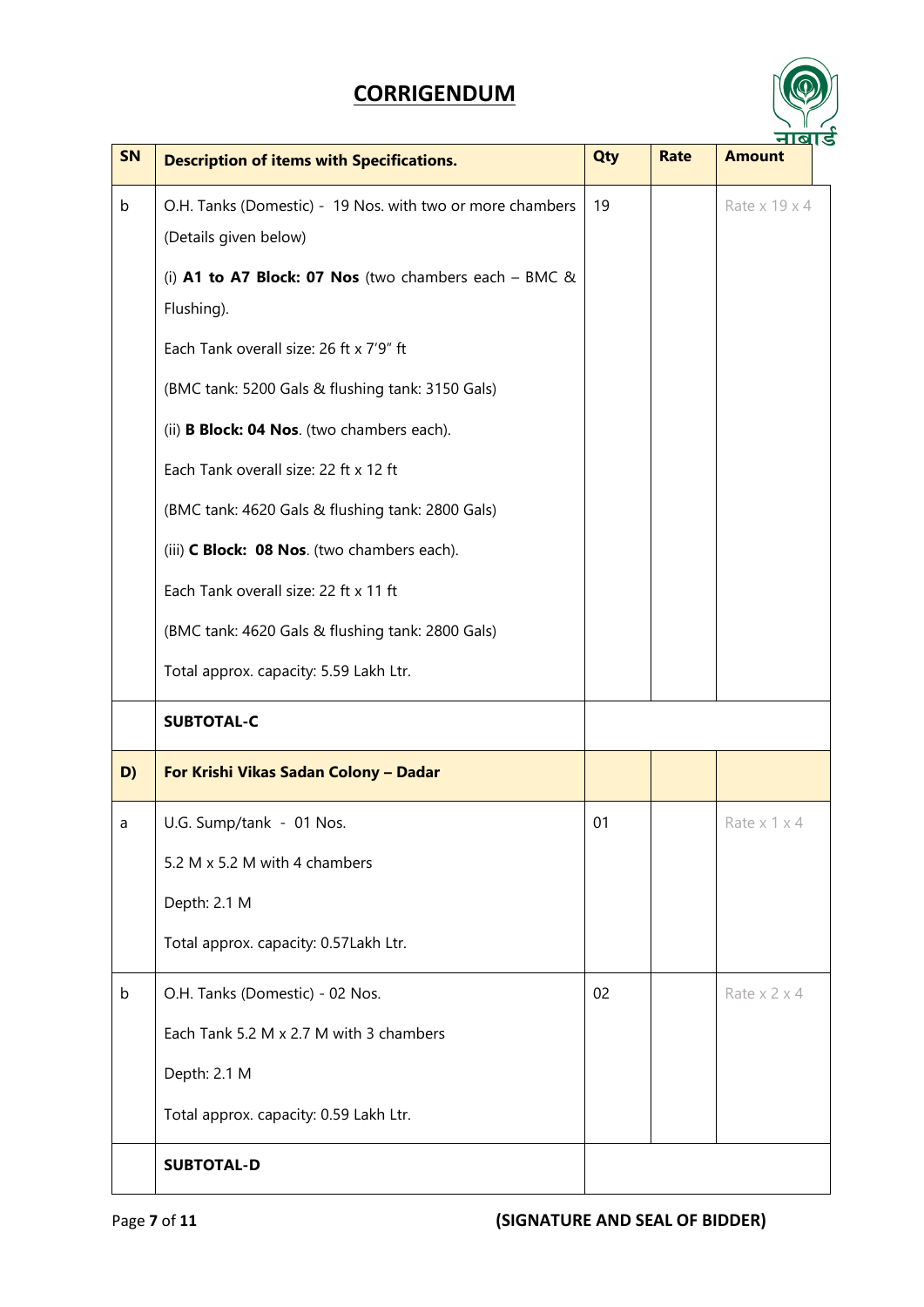

| SN          | <b>Description of items with Specifications.</b>                  | Qty            | <b>Rate</b> | ण्लाङ<br><b>Amount</b>    |
|-------------|-------------------------------------------------------------------|----------------|-------------|---------------------------|
| E)          | For Nestle - II, Lower Parel                                      |                |             |                           |
| a           | U.G. Sump/tank - 01 No.                                           | 1              |             | Rate x 1 x 4              |
|             | Each Tank is 6.4 M x 4.3 M with 3 chambers                        |                |             |                           |
|             | Depth: 2.1 M                                                      |                |             |                           |
|             | Total approx. capacity: 0.58 Lakh Ltr.                            |                |             |                           |
| $\mathsf b$ | O.H. Tanks (Domestic) - 03 No.                                    | 3              |             | Rate $x$ 3 $x$ 4          |
|             | 4.6 M x 4.3 M - 03 Nos with 2 chambers each                       |                |             |                           |
|             | Depth: 2.1 M                                                      |                |             |                           |
|             | Total approx. capacity: 1.25 Lakh Ltr.                            |                |             |                           |
|             | <b>SUBTOTAL-E</b>                                                 |                |             |                           |
| F)          | <b>For Damodar Park Colony</b>                                    |                |             |                           |
| a           | U.G. Sump/tank - 04 Nos. and one surface PVC tank                 | $\overline{7}$ |             | Rate $x \overline{7} x 4$ |
|             | 4.8 M x 3.4 M - 3 Nos. (1 chamber) for 5A/B/C buildings           |                |             |                           |
|             | 4.5 M $\times$ 4.3 M – 2 Nos. (1 chamber) for 5D and 5E buildings |                |             |                           |
|             | $9.1 M x 4.3 M - 1 Nos.$ (1 chamber) -for fire tank               |                |             |                           |
|             | One surface PVC Tank (10000 Ltr)                                  |                |             |                           |
|             | Total approx. capacity: 3.90 Lakh Ltr.                            |                |             |                           |
| b           | O.H. Tanks (Domestic) - 5 Nos.                                    | 5              |             | Rate $x 5 x 4$            |
|             | 13.4 M x 3 M - 4 Nos. with 2 chambers for A/B/C/D buildings       |                |             |                           |
|             | 15 M $\times$ 3 M $-$ 1 Nos. with 2 chambers                      |                |             |                           |
|             | Total approx. capacity: 4.11 Lakh Ltr.                            |                |             |                           |
|             | <b>SUBTOTAL-F</b>                                                 |                |             |                           |
|             |                                                                   |                |             |                           |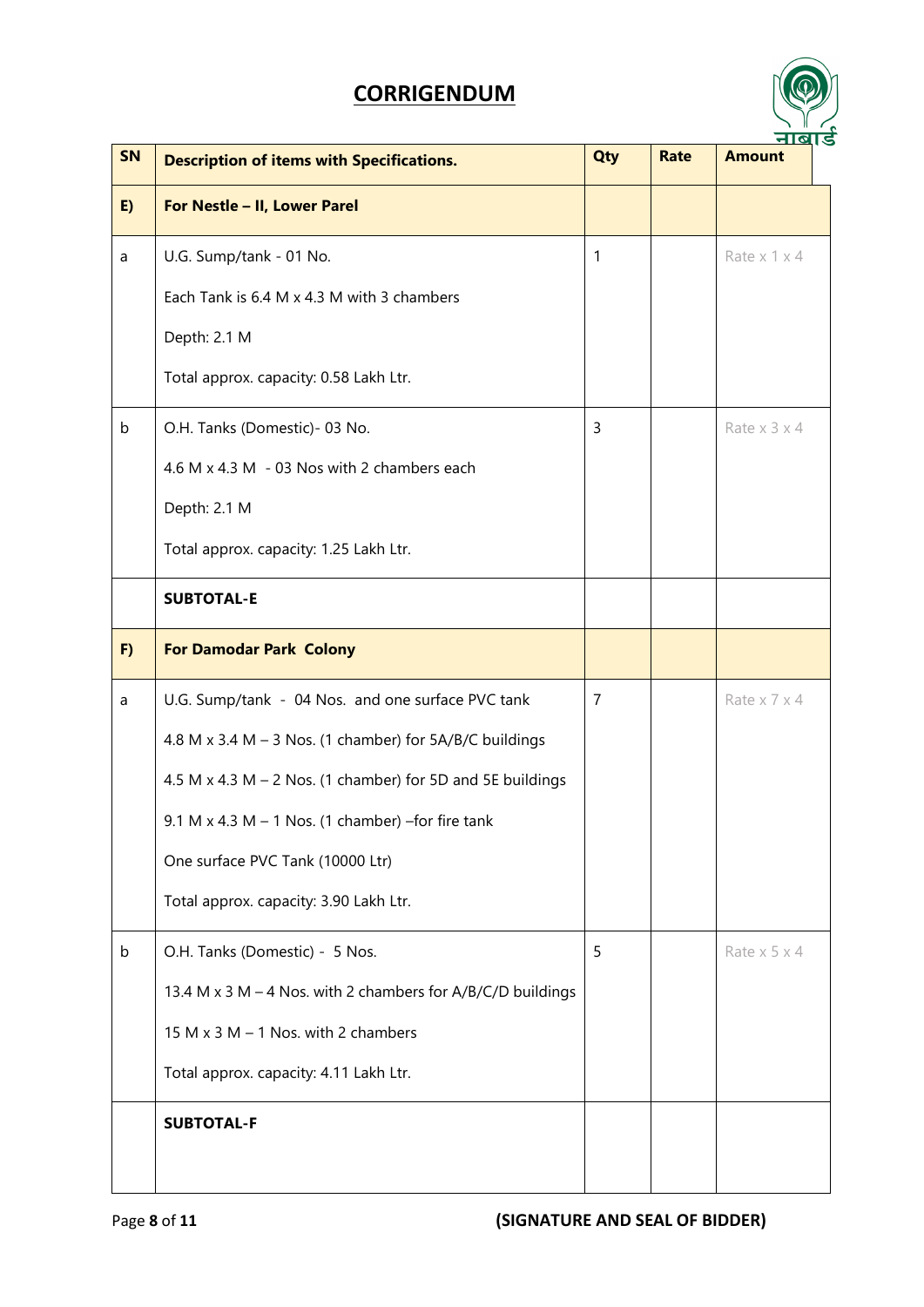

| SN          | <b>Description of items with Specifications.</b>             | Qty | <b>Rate</b> | <u>नाब</u> ।ड<br><b>Amount</b> |
|-------------|--------------------------------------------------------------|-----|-------------|--------------------------------|
| G)          | <b>For NABARD Park, Santacruz Colony</b>                     |     |             |                                |
| a           | U.G. Sump/tank - 02 Nos.                                     | 02  |             | Rate $x$ 2 $x$ 4               |
|             | (i) 7.6 M $\times$ 4.3 M with three (03) equal chambers      |     |             |                                |
|             | (ii) 6.1 M x 4.27 M (02 chembers)                            |     |             |                                |
|             | Depth of both tanks: 2.27 M                                  |     |             |                                |
|             | Total approx. capacity: 1.33 Lakh Ltr.                       |     |             |                                |
| $\mathsf b$ | O.H. Tanks (Domestic) - 5 Nos. with inner partition wall (02 | 05  |             | Rate $x 5 x 4$                 |
|             | chambers)                                                    |     |             |                                |
|             | A2: 7 M x 4.8 M (1.7 M deep)                                 |     |             |                                |
|             | A3: 7 M x 4.8 M (1.7 M deep)                                 |     |             |                                |
|             | A4: 5.4 M x 3.8 M (2 M deep)                                 |     |             |                                |
|             | A5: 5.33 M x 5 M (2 M deep)                                  |     |             |                                |
|             | A6: 7.16 M x 3.8 M (1.5 M deep)                              |     |             |                                |
|             | Total approx. capacity: 2.50 Lakh Ltr.                       |     |             |                                |
|             | <b>SUBTOTAL-G</b>                                            |     |             |                                |
|             | <b>GRANDTOTAL II (A+B+C+D+E+F)</b>                           |     |             |                                |

**GRANDTOTAL I + GRANDTOTAL II :** (in figures) \_\_\_\_\_\_\_\_\_\_\_\_\_\_\_\_\_\_\_\_\_\_\_\_\_\_\_\_\_\_\_\_\_\_\_\_\_\_\_\_\_\_\_\_\_\_\_\_\_\_\_\_\_\_\_\_

**GRANDTOTAL I + GRANDTOTAL II :** (in words ) \_\_\_\_\_\_\_\_\_\_\_\_\_\_\_\_\_\_\_\_\_\_\_\_\_\_\_\_\_\_\_\_\_\_\_\_\_\_\_\_\_\_\_\_\_\_\_\_\_\_\_\_\_\_\_\_\_

Page **9** of **11 (SIGNATURE AND SEAL OF BIDDER)**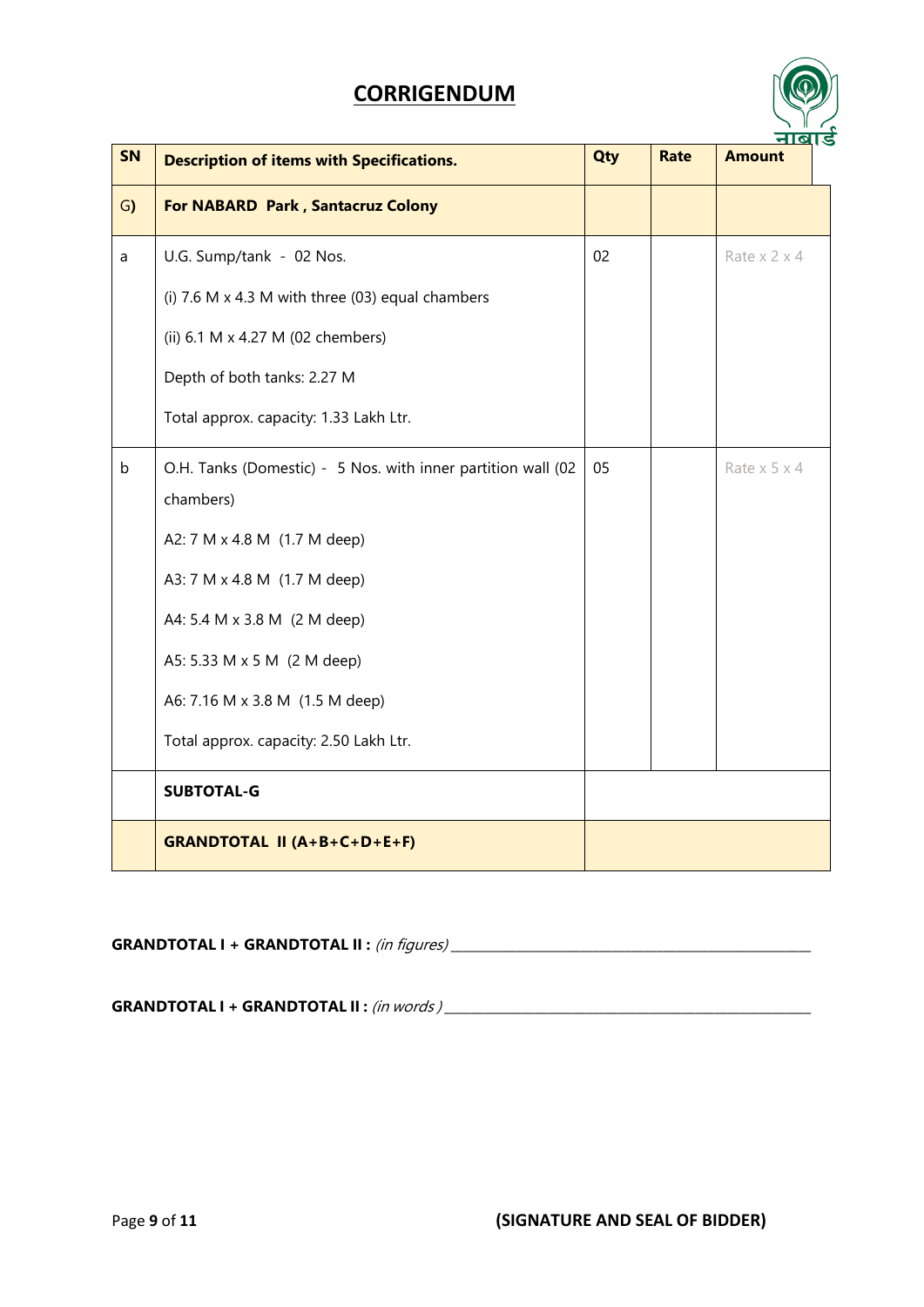

Note:

- **1.** Tenderers are advised to visit the site and thoroughly understand the nature and scope of the works and be familiar with the site conditions before quoting.
- **2.** Tenderers are advised to quote Service charges in % rate and correspondingly work out the absolute amount also as per the scope of work. The total amount (ie. Wages per month plus Service Charges) plus applicable GST shall be considered for comparison for deciding L1 (lowest quoted vendor).
- 3. The bidder shall reasonably assess the likely Minimum wages projected to be paid during the year April 2022-March 2023 considering past trends /proportionate increase in the minimum wages notified by the Central or State Government (whichever is higher) during the previous year(s), before filling in the above details. No increase in rates will be allowed during the entire Contract Period on this account. The bidders /bidders may please note that the rate quoted in the price bid shall be firm for the duration of the contract and nothing extra shall be paid over and above their quoted rates during the currency of the contract. The rates will be considered for revision only in case of revision of statutory taxes like GST as applicable.
- 4. If the Bank finds that the above projected minimum wages are insufficient to meet the Minimum Wage obligations during the contract period , their offer shall stand disqualified and not be considered for further evaluation by the Bank.
- 5. Quoted rate for Service Charges should be workable, reasonable and should include incidental and all overheads and profits. Service Charges less than One Percent (ie. Zero and its derivatives) will not be considered and such tenders shall be treated as Invalid. The Tenderer will furnish Rate Analysis for scrutiny of the rates by NABARD, if required. Statutory deductions such as TDS on IT and GST shall be made as per the rules. No increase in rates will be allowed during the entire Contract Period on this account. The rates will be considered for revision only in case of revision of statutory taxes like GST as applicable.
- 6. The contractor has to quote for all the items of BOQ. Incomplete BOQ will not be considered. The rates will be compared only after comparing rates with taxes while evaluation of the price bids.
- 7. The proof of remittance of statutory contribution of PF (Employer and Employee) and ESI to the appropriate agency for those workers deployed by the Selected Bidder to execute the contract work in NABARD, must be provided by the selected bidder to NABARD every month along with the claim bill, failing which the claim bill shall not be settled. The selected bidder shall also submit the proof of remittance of Bonus for those workers deployed by the selected bidder to execute the contract